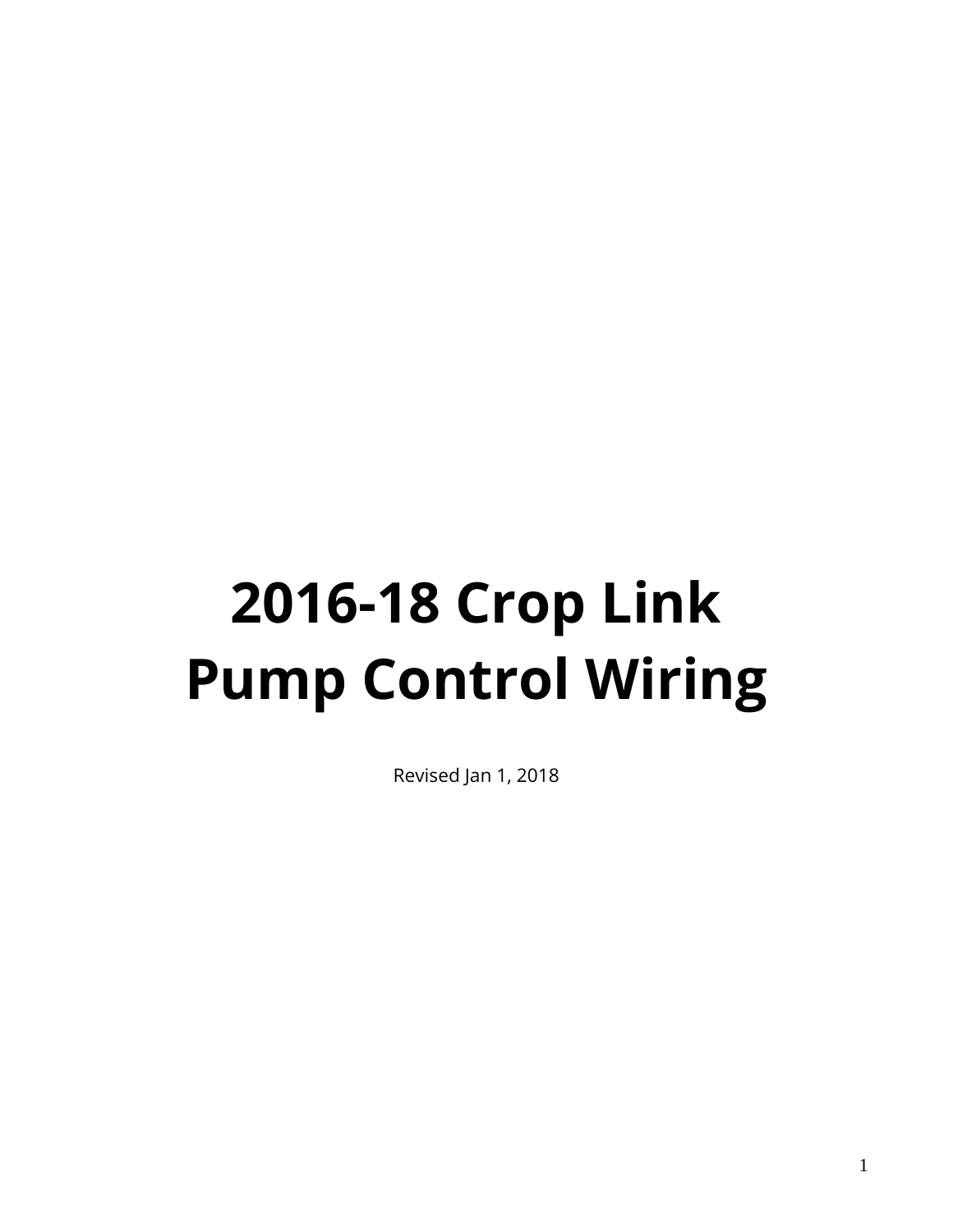## **Crop Link Pro/Lite Overview**



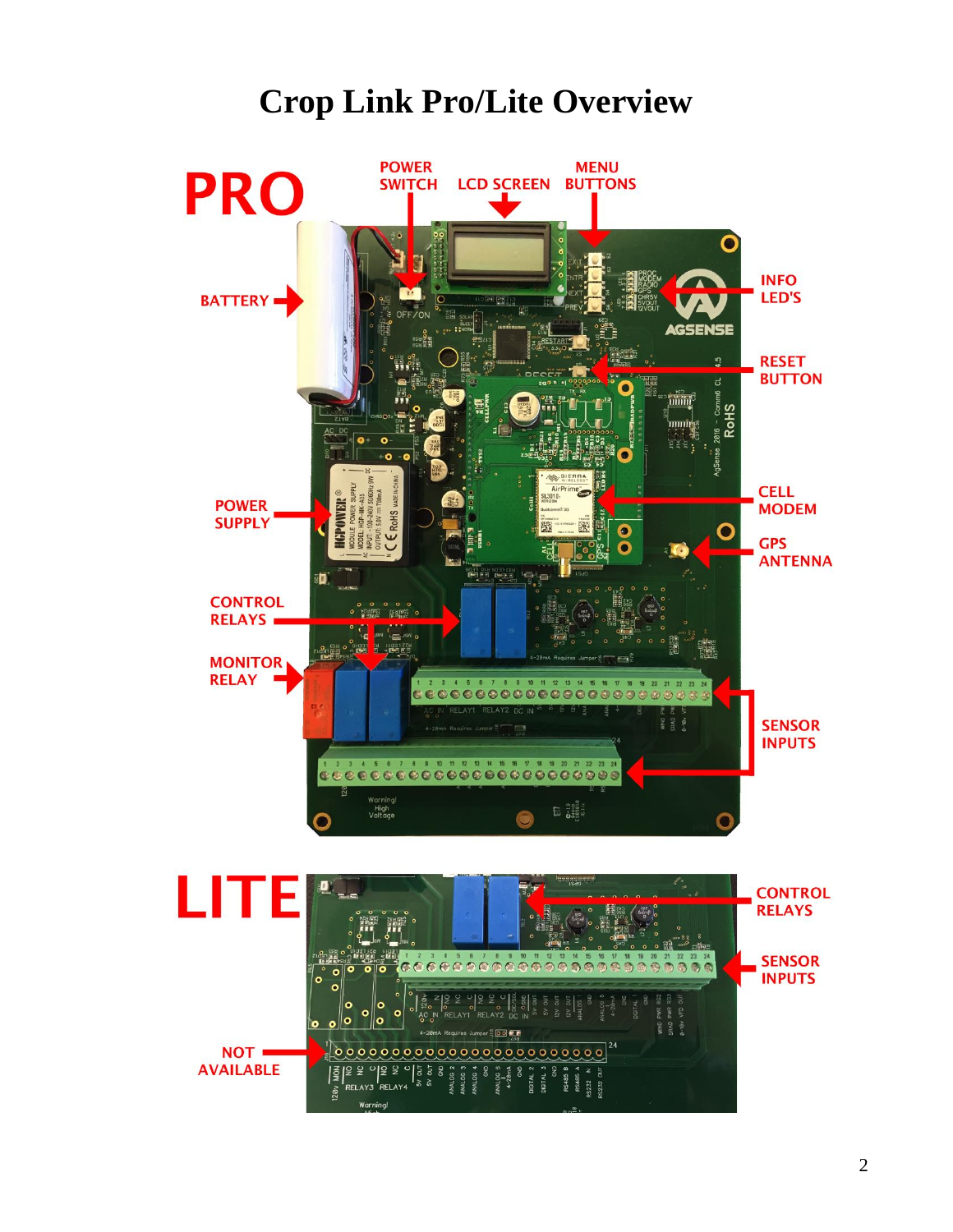## **Warning: unused wires must be capped or taped off individually to avoid damage to unit.**

**Pump Control wire colors:** 

#### **- AC powered units -**

 $Black = 120v$  Power Input Brown/Black stripe = Neutral

#### **- DC powered units -**

 $Red = 7-40v DC + Power Input$ Red/black stripe = DC GND

#### **- Relay Connections Pro and Lite -**

Relay 1 Common = Blue Relay 1 Normally Open = Orange Relay 1 Normally Closed = Yellow

Relay 2 Common = Blue/Black stripe Relay 2 Normally Open = Orange/Black stripe Relay 2 Normally Closed = Yellow/Black stripe

#### **- Relay Connections Pro Only -**

Relay 3 Common = Installer Supplied Wire Relay 3 Normally Open = Installer Supplied Wire Relay 3 Normally Closed = Installer Supplied Wire

Relay 4 Common = Installer Supplied Wire Relay 4 Normally Open = Installer Supplied Wire Relay 4 Normally Closed = Installer Supplied Wire

120v Monitor Relay – Installer Supplied Wire

#### **Note: The Brown wire and the Black/Red stripe wire in this wire harness are not used.**

**-Wiring Examples on Next Page-**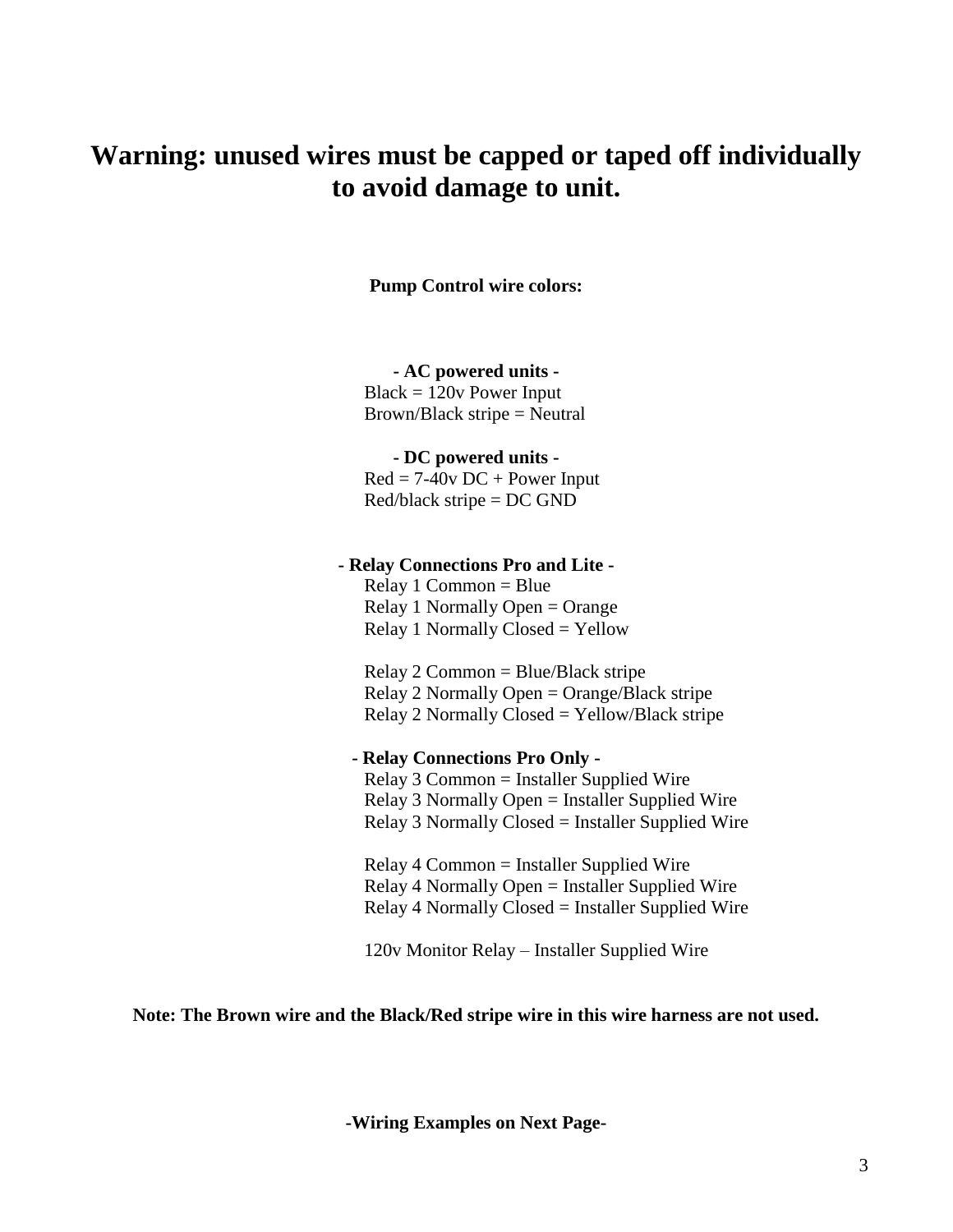#### **120v AC Pump Control system:**

Make sure wiring is connected so the Crop Link unit has power all the time.

Black Wire – 120v AC Brown/Black stripe - Neutral

#### **Pump Control Wires From AgSense Crop Link Unit:**

Orange – Relay Normally Open

Yellow – Relay Normally Closed

Blue – Relay Common

**NOTE:** On most AC installs you will need to add a 120v transformer and a 120v coil relay with contacts that can handle 480v – see picture below

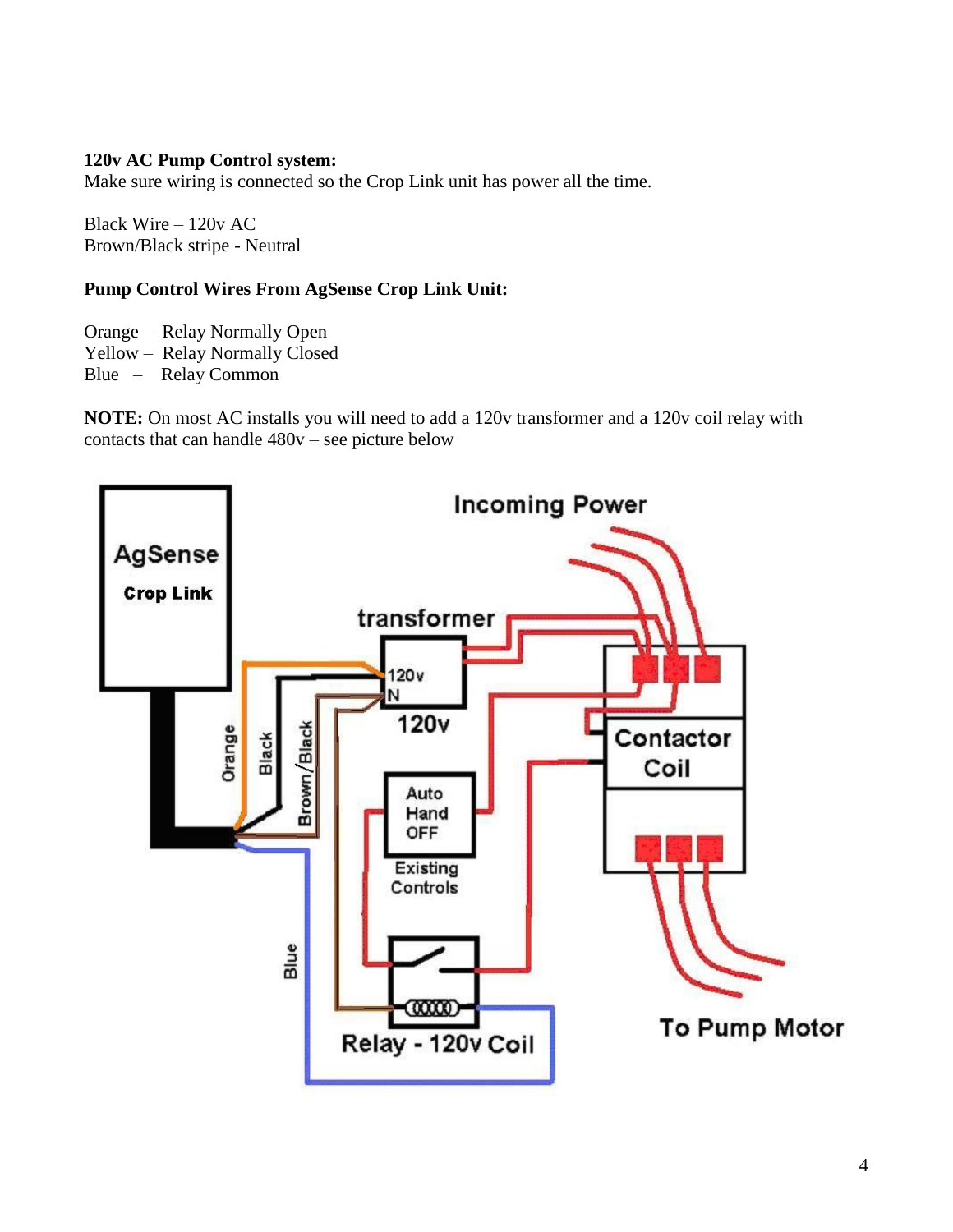#### **7-40v DC Pump Control system:**

Typical Install of DC powered Crop Link:

- **Red/Black** and **Blue** wires connect to Ground.
- **Red** wire connects to 12v DC "C" terminal on the Murphy 117, ("NC terminal on Murphy 518)

Only use one of the following two wires, the wire used depends on how you have setup the Crop link config tab for relay action of momentary or constant:

- **Orange** wire (if using Momentary Relay Control) connects to the "S" terminal on the Murphy 117, ("SW2" terminal on Murphy 518)
- **- Yellow** wire (if using constant on/off Relay Control) connects to the "S" terminal on the Murphy 117, ("SW2" terminal on Murphy 518)

#### **DC Power Wires From AgSense Crop Link Unit:**

Red/Black Stripe Wire – Ground Red Wire – 7-40v DC

#### **Pump Control Wires From AgSense Crop Link Unit:**

Blue – Relay Common Yellow – Relay Normally Closed Orange - Relay Normally Open

**Note:** On some of these DC setups, it is common for the installer to wire in a toggle switch between the Yellow wire and the "S" terminal of the Murphy switch – this will enable you to turn off the agsense control so you can start and run your engine before the Crop Link unit has been told to be on/off – this toggle switch will then need to be turned on again for our unit to resume control.

> To Control Pumps: Go to [www.wagnet.net,](http://www.wagnet.net/) login. Find the unit you wish to control (via serial number or by name if you have given it an alias) and select on/off (or FULL AUTO if linked through a Field Commander)

\_\_\_\_\_\_\_\_\_\_\_\_\_\_\_\_\_\_\_\_\_\_\_\_\_\_\_\_\_\_\_\_\_\_\_\_\_\_\_\_\_\_\_\_\_\_\_\_\_\_\_\_\_\_\_\_\_\_\_\_\_\_\_\_\_\_\_\_\_\_\_\_\_\_\_\_\_\_\_\_\_\_\_\_

\_\_\_\_\_\_\_\_\_\_\_\_\_\_\_\_\_\_\_\_\_\_\_\_\_\_\_\_\_\_\_\_\_\_\_\_\_\_\_\_\_\_\_\_\_\_\_\_\_\_\_\_\_\_\_\_\_\_\_\_\_\_\_\_\_\_\_\_\_\_\_\_\_\_\_\_\_\_\_\_\_\_\_\_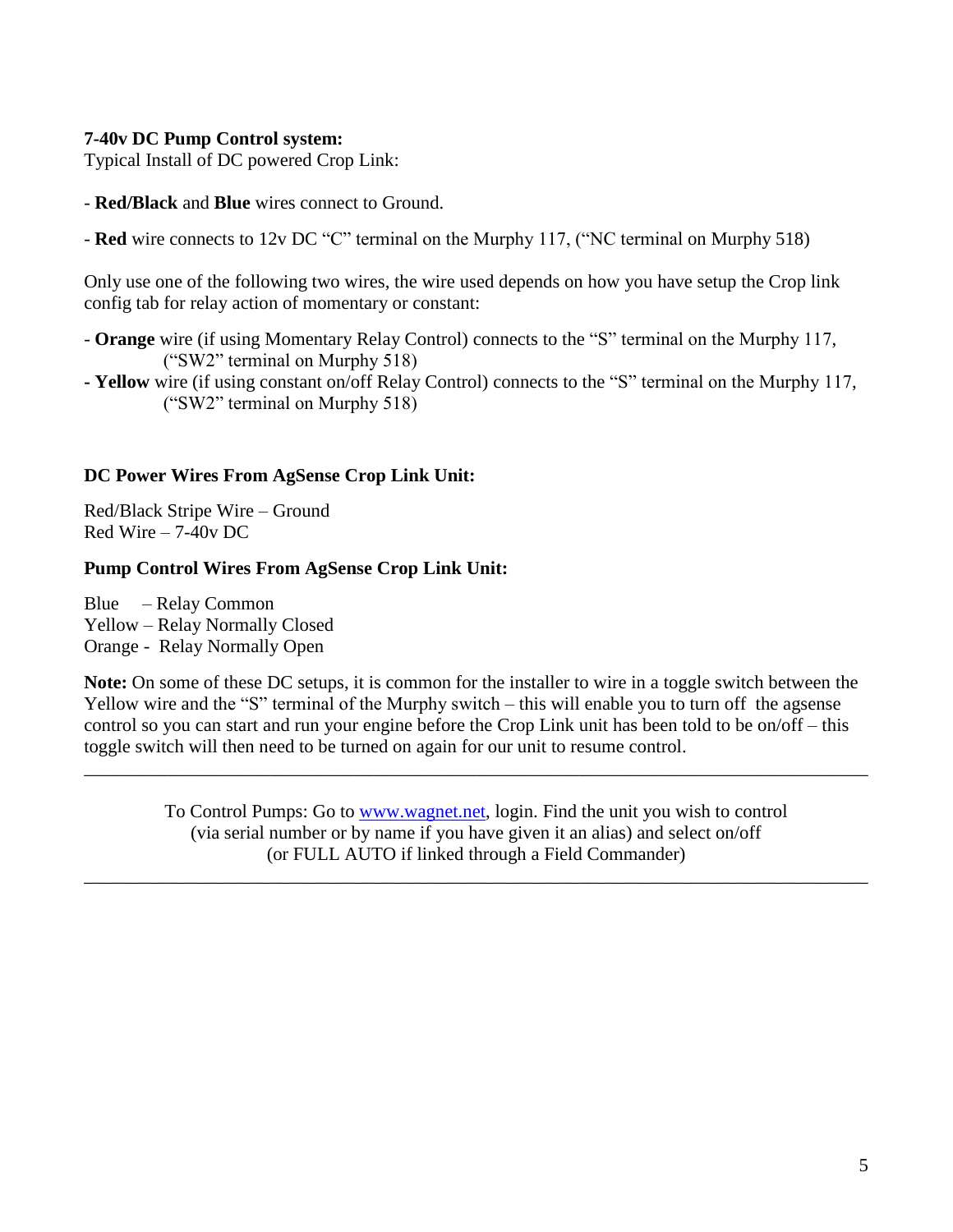## **VFD Injection Pump Control**

The Crop Link Pro/Lite units have a 0-10v Output that can be used to control chemigation pumps that use a VFD (variable frequency drive). This crop link can be used as a standalone control of the VFD where the user can enter a frequency for the VFD to run on the Crop Link web page (manual control) or, when linked through a Field Commander, the user can set up a table of VFD speeds/application rates by angle - so as the pivot moves through the field the VFD will change speeds according to those angles entered into the table on the Field Commander webpage.



0-10v DC Terminal of the Crop Link unit as shown goes to the VFD 0-10v DC input

Gnd Terminal of the Crop Link unit as shown goes to the VFD DC Gnd terminal

VFD setup – The VFD needs to be programmed to use its 0-10v input to control the speed of the VFD. This sets up the range of VFD speed that the 0-10v will be used for. Typical cases are setup as follows (examples only):

 $0$  volts = VFD off Anything above 0 volts to  $10v = 0.60$  hertz, or 30-60 hertz, or 30-90 hertz (whatever the user prefers)

Once the VFD is setup to do  $0-10v = 0-60$  hertz, or 30-60 hertz, or 30-90 hertz, the user must then input that info into the Crop Link Configuration Tab on the Wagnet webpage, and then click Save Settings.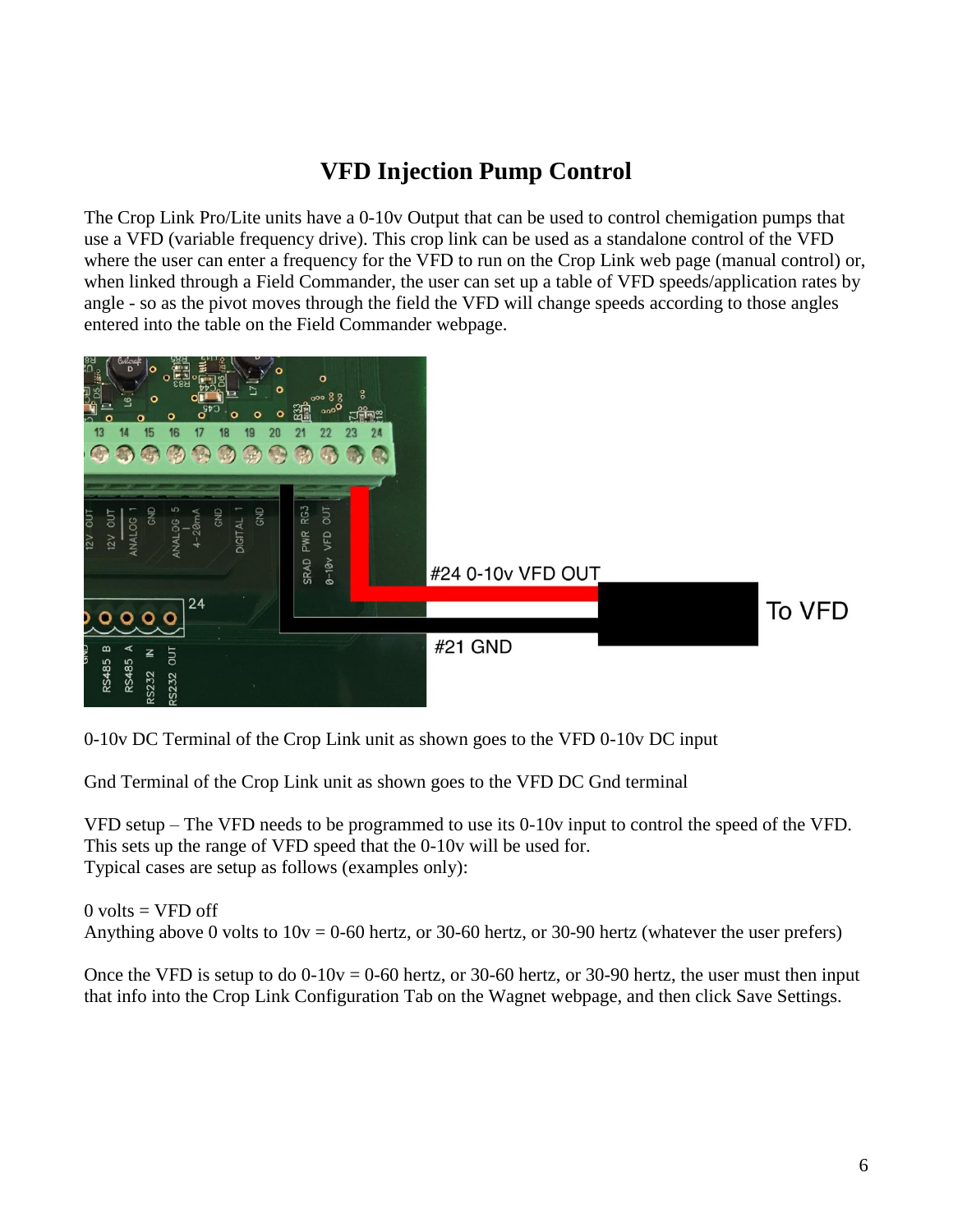## **Starting Engines**



REQUIREMENT: You MUST have a digital engine controller that has an input for remotely starting/stopping the engine. When the Crop Link relay connection closes (relay on), the engine controller must handle everything from there. (starting the engine, warmup, RPM ramp-up, monitoring temps, fluid levels, etc and handle emergency shutdowns automatically on its own). When the Crop Link relay connection opens (relay off), the engine must shut down.

Actual connections to the controller will vary depending on brand/model of controller.

Note: Since the Crop Link and Engine Controller will draw power when the engine is not running, you must install a solar panel and charge controller large enough to keep the engine battery full.